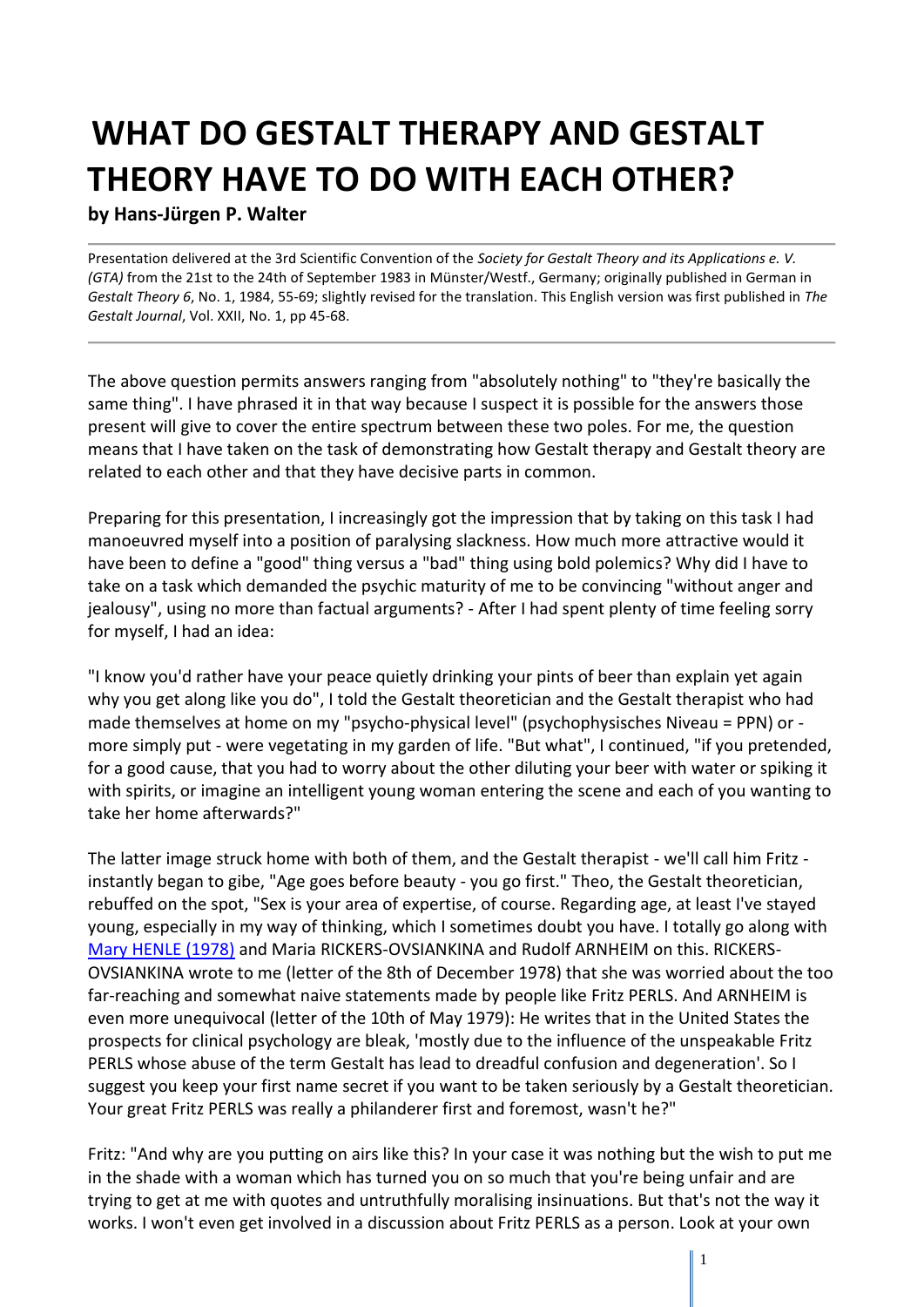horn! I'll start from an entirely different angle: Maybe you really haven't quite realised yet that Gestalt therapy has got Gestalt theory down from its academic ivory-tower where it might otherwise have continued to prove the ideas so revolutionary for human sciences on simple geometrical shapes until Doomsday. And I do mean 'revolutionary ideas'; but you had adjusted so well to this entire scientific ado which is so intent on pseudo-exactitude (including its elitist arrogance) and poses on the pedestal of alleged objectivity, that there was hardly anything left of the humanist notions of the holistic approach."

"All right, I'll get down to the facts now," said Theo. "But first I'd like to point out that your matterof-factness wasn't exactly truthful. Academic Gestalt theory has never been as daft as you made it out to be, but I'll come back to that. The fact is that Gestalt therapy has developed into an irrational movement of salvation. In view of this I'd rather stay up in my ivory-tower of precise abstraction. I don't want anything to do with this humanist nonsense where holistic means that everything is somehow related to everything else!"

Listening to Theo and Fritz going on about their views I'm beginning to get impatient; they obviously need a mediator if there is to be a chance of initiating a factual dispute. The role-play seems to have become quite serious. "You two, I'd like to ask you a few questions now and make sure you stick to the subject. Firstly: *Why is Gestalt therapy actually called Gestalt therapy?*"

Fritz: "PERLS called it that deliberately. According to him his theoretical knowledge and practical experiences which gained crucial importance for the articulation of his criticism of psychoanalysis and for the description of his own therapeutic method are owing to his encounter with Gestalt theory. He wrote, 'I am indebted to Professor K. GOLDSTEIN for first introducing me to Gestalt psychology. Unfortunately, in 1926 when I was working at the neurological institute in Frankfurt I was still too preoccupied with the orthodox psychoanalytical method, and was therefore only able to absorb a fraction of what I was offered' (PERLS, 1942, cited from German edition, 1978, 9; *Vorwort aus dem Jahr 1942*). But even if he hadn't been to lectures of Gestalt theoreticians as a medical student in Berlin, he certainly attended a few in Frankfurt, held by Adhémar GELB (who supervised the dissertation of his wife Lore) and probably also by WERTHEIMER, to whom he dedicated his first book (*Ego, Hunger and Aggression*, first published in South Africa in 1942, in England in 1947) when he began to realise the importance of his experiences with Gestalt theoreticians. Whenever he starts talking about the basics of his own psychotherapeutic approach, he refers to views and terms pertaining to Gestalt theory!"

Theo interrupts, "I'm having to restrain myself. You want to prove that after psychoanalysis Gestalt theory became and remained his psychological habitat. That may be, but I've also heard that GOLDSTEIN was a wee bit embarrassed when he later discovered PERLS among his listeners in the United States. ARNHEIM talks about the 'entirely unauthorised usurpation of this name (i.e. that of the term *Gestalt*) through Fritz PERLS' (personal message of the 11th of December 1979). - A touch of Gestalt theoretical 'stable odour' mixed with psychoanalysis - PERLS (1969, 4) even admits to not having read most of FREUD's books and even fewer Gestalt theoretical papers. Basically you've got a mixture of two different fragrances which at best serve to produce a perfume. Psychoanalysts should be grateful that he has chosen Gestalt theory for his disavowal."

Fritz: "Let me start with the 'stable odour'. I don't think so little of it. Whoever has got his nose filled with the right intimate scent can never be totally wrong in his judgement of where his home is. [fn. 1] And that's what it was like for Fritz PERLS as well. He realized the significance the Gestalt theoretical approach gains for people, for the individual as well as for the community, provided it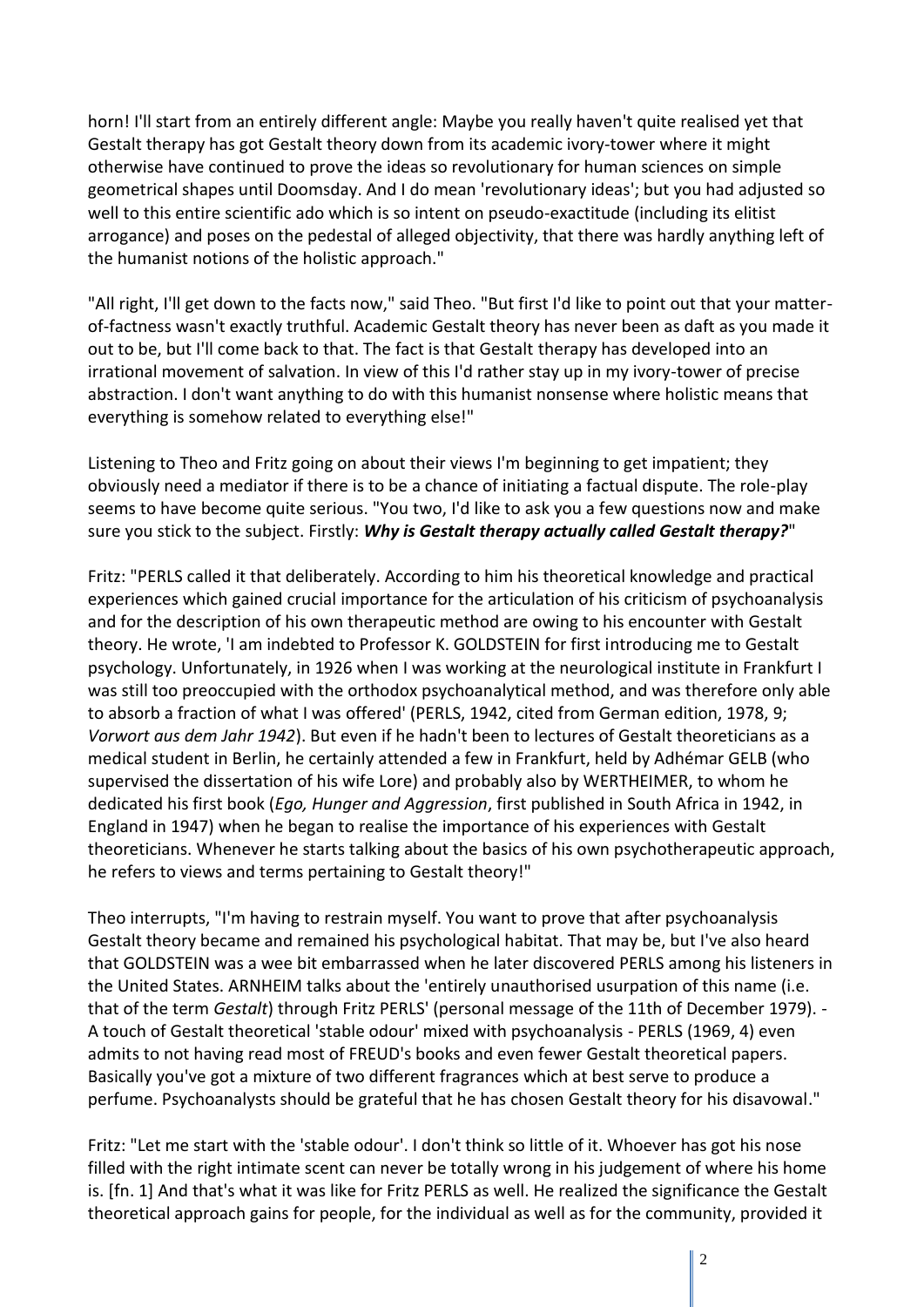is systematically translated into practical therapeutic action. Who among the Gestalt theoreticians, apart from Kurt LEWIN after his emigration, has engaged with the confusing diversity of immediate human relationships?"

Theo: "Surely, there have been other approaches: the old paper by SCHULTE (1924) titled 'An Attempt at a Theory of the Paranoid Idea of Reference and Delusion Formation'; LUCHINS (e.g. 1949, 1964) and FROMM-OPPENHEIMER (e.g., 1968) studied clinical psychology in the United States, almost simultaneously with PERLS; ARNHEIM engaged in critical analysis of the arts and the film medium (cf., e.g., 1978); and there are a number of philosophical, almost psychotherapeutic and political publications by Max WERTHEIMER in the United States (1934, 1935, 1937, 1940)..."

Fritz: "... which no German Gestalt theoretician has found relevant enough to be translated, not even Wolfgang METZGER who has after all translated *Productive Thinking* (WERTHEIMER, 1964) and whose profound agreement with his teacher WERTHEIMER is supported by his important book *Creative Freedom* (*Schöpferische Freiheit*, 1962). You could actually talk to METZGER about Gestalt therapy without him immediately turning up his nose. But apart from that, most German Gestalt theoreticians disowned their own fathers after the war unless papers fitted tolerably into the paradigm of experimental statistophilia, to coin a new term. And even in the United States neither WERTHEIMER nor LUCHINS achieved any acclaim or influence with the above mentioned treatises.

Of course I'll readily concede that PERLS wasn t the incarnation of Gestalt theory pure and simple (who is?), but he has impressed so many people in his concrete work with them that they have spread - and who could be surprised at it? - even his theoretical inconsistencies and have on top of that, according to the principles of the development of rumours, distorted whatever was indeed acceptable. These people shouldn't have been deserted. Mary HENLE's public discussion of PERLS in 1978, demonstrating remarkable passion and the obviously irrevocable intention of tearing him to pieces, came at least 20 years too late. Was LEWIN's fate any different in respect of the delay of discussion? No! And this has resulted in the fact that many representatives of group dynamics refer to him even though they have at best read his last programmatical papers, but have no idea about his Gestalt theoretical background (Jörg FENGLER, personal message to Jürgen STEINKOPFF of the 2nd of December 1977), which in turn has inflationary tendencies when it comes to theory and practice in this field. The group dynamics research of LEWIN hardly existed for academic Gestalt theoreticians. And this split too had already started in the United States."

Theo: "You've mentioned METZGER. He had reviewed the American LEWIN rather early on (cf. 1963, 1975). And very positively. And don't forget also many of those here present." -

"Right, let me interrupt you two once more. I'm finding all this reasonably interesting, but in regard to the topic I gave to you it seems a bit like talking about the world and his wife. But your conversation has made me realise one important thing: It seems to me that Gestalt theoreticians of all orientations are to blame to some extent for the dissociated development of their own approach. After the dispersion of the former centres of Gestalt theory by the racist civil service legislation of the Nazis, too many theoreticians considered their own pile of muck to be the best and preferred to 'leave the field' when a realisation of the (lip) service to the whole and the differentiation of Gestalt characteristics would have required laborious and careful analysis of the achievements of others. So now I'd like to ask you, Fritz: *Which Gestalt theoretical views and concepts does PERLS rely on?*"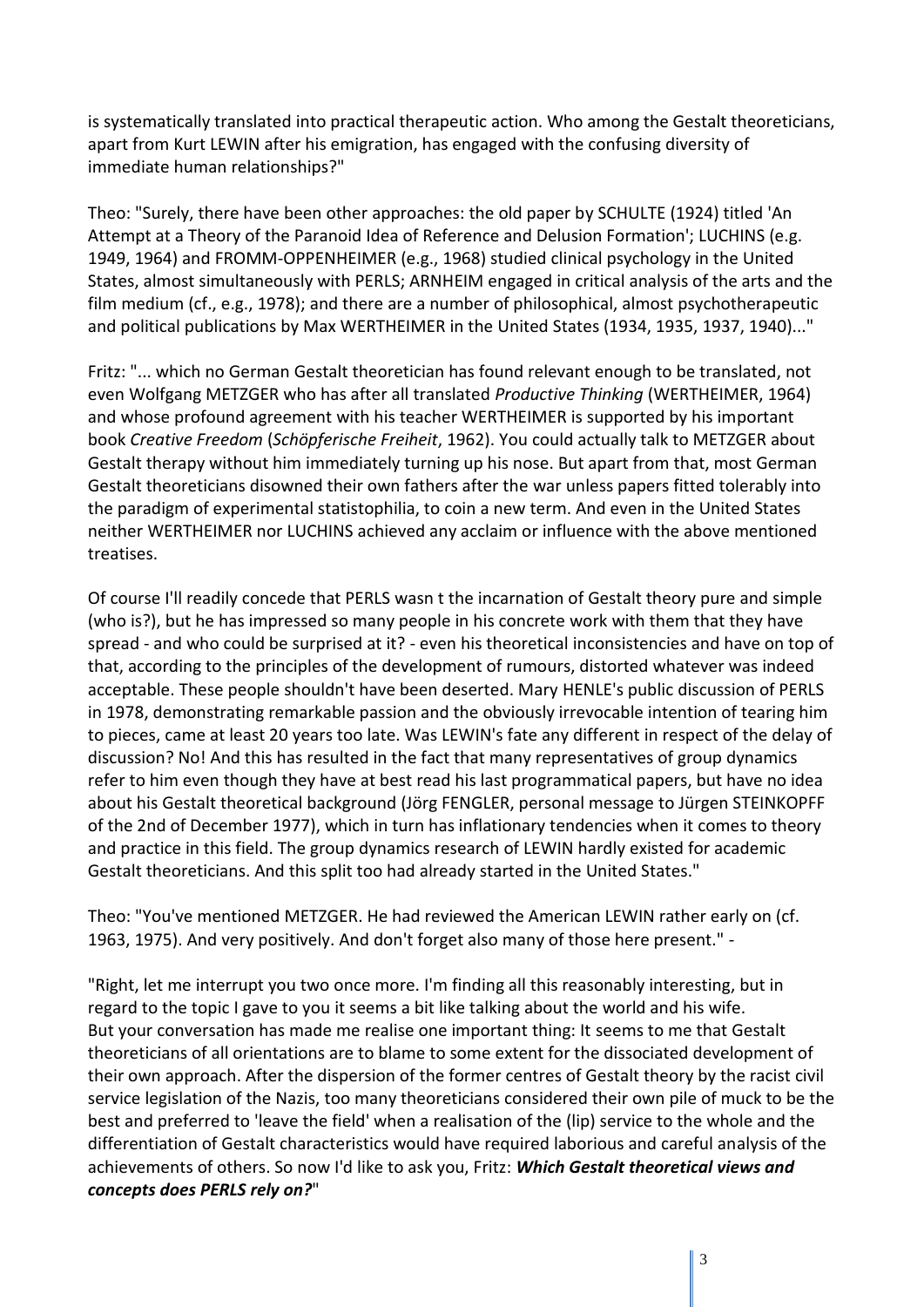Fritz: "Well, I can think of so many that I hardly know where to start. No, I do, I'll start with a quote which has only recently come to my attention in PERLS's autobiography In and Out the Garbage Pail (1969, unpaginated, pp. 6-9, beginning with the author's text). In it he comments on 'selfactualization':

'Self-actualization is a modest term. It has been glorified and distorted by hippies, artists, and, I am sorry to say, by many humanistic psychologists. It has been put forth as a program and achievement. This is the result of reification, the need to make a thing out of a process. In this case it even means to deify and glorify a locus, for self indicates merely a 'where' of happening, self to be contrasted (and making sense only through this contrast) with otherness.

... A wheat germ has the potential of becoming a plant and the wheat plant is its actualization.

Now: self actualization means the wheat will actualize itself as a wheat plant and never as a rye plant.

... No eagle will want to be an elephant, no elephant to be an eagle. They 'accept' themselves; they accept them- 'selves'. No, they don't even accept themselves, for this would mean possible rejection. They take themselves for granted, No, they don't even take themselves for granted, for this would imply a possibility of otherness. They just are. They are what they are what they are.

How absurd it would be if ... the eagle wanted to have the strength and thick skin of the beast.

Leave this to the human - to try to be something he is not - to have ideals that cannot be reached, to be cursed with perfectionism so as to be safe from criticism, and to open the road to unending mental torture.

The gap between one's potential and its actualization on the one side of the ledger, and the distortion of this authenticity on the other, becomes apparent. 'Shouldism' rears its ugly head. We 'should' eliminate, disown, repress, negate many features and sources of genuineness and add, pretend, play at, develop roles unsupported by our *élan vital*, resulting in phony behavior of different degrees. Instead of the wholeness of a real person, we have the fragmentation, the conflicts, the unfelt despair of the paper people.

Homeostasis, the subtle mechanism of the self-regulating and self-controlling organism, is replaced by an external superimposed control-madness undermining the survival value of the person and the species. Psychosomatic symptoms, despondency, lassitude and compulsive behavior replace the *joie de vivre*.

The deepest split, long ingrained in our culture and thus taken for granted, is the mind/body dichotomy: the superstition that there is a separation, yet interdependency, of two different kinds of substance, the mental and the physical. ...

... We *are* organisms, we (...) do not have an organism. We are one wholesome unit, but we are at liberty to abstract many aspects from this totality. Abstract, not subtract, not split off. We can abstract, according to our interest, the behavior of that organism or its social function or its physiology or its anatomy or this or that, but we have to stay alert and not take any abstraction for a 'part' of the total organism. ... We can have a compositum of abstractions, we can approximate the knowing of a person or a thing, but we never can have the total awareness of (to talk in Kantian language) *das Ding an sich*, the thing itself.

Am I becoming too philosophical?'"

"Indeed, indeed," sneers Theo who had begun to shake his head vehemently towards the end of the quote. But Fritz isn't quite ready to hand over to him: "Just bear with me a wee bit longer, then you may start to scoff. But before you do I'd like to propose a few theses in relation to this quote:

"1. PERLS's understanding of the term 'self-actualization' corresponds to what METZGER and WERTHEIMER call 'freedom' or 'creative freedom' (e.g. METZGER, 1962, 82ff.), especially with regard to PERLS's criticism of aberrations in so-called humanist psychology as well as in his mental proximity to Far Eastern practical philosophy. All three of them view meaningful self-actualization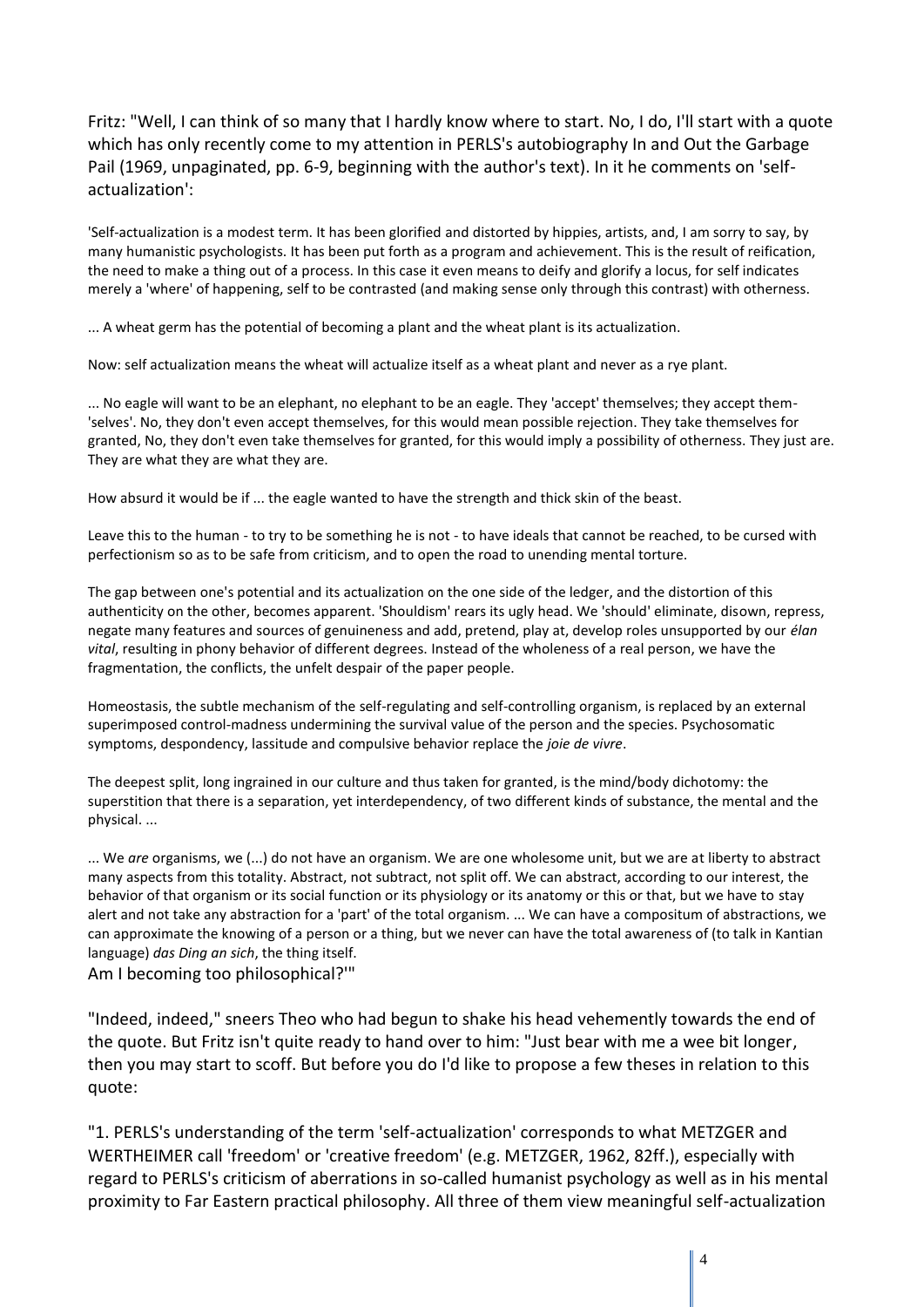as the unfolding of a person's potential without external pressure such as rigid rules and without disregarding the general human and the individual possibilities (cf. METZGER, 1962, 22, 26, 75, 84).

"2. PERLS's understanding of self-actualization follows, like that of METZGER and WERTHEIMER, from the system- and field-theoretical view of Gestalt theory as it is represented by KÖHLER (cf. THOLEY, 1982). It is within the frame of this view that his discussion of homeostasis, of the 'subtle mechanism of the self-regulating organism', and of the 'control-madness' have their place.

"3. PERLS represents a psycho-physical approach based on his experiences with the Gestalt theoretically oriented neurologist GOLDSTEIN which, although the terminology may have been simplified, does justice to the Gestalt approach in the consequences it has for practical therapeutic work (i.e. on a level of immediate phenomena).

"4. In the final part of the quote PERLS discusses the feasibility and the possible benefits of an abstracting discussion of aspects of human wholeness; this part proves PERLS's epistemological affinity to a 'critical realism': Implicitely he differentiates between a naive-phenomenal world, a critical-phenomenal world (which is the physical view of life gained by abstraction), and a transphenomenal world of 'the thing itself' (cf. THOLEY, 1980 a).

"5. In conclusion we can say that psychotherapeutic practice which logically takes into account the views proposed in PERLS's text may rightfully refer to Gestalt theory. Furthermore I posit (substantiated by the session protocols in PERLS, 1974) that the practice of PERLSian Gestalt therapy undoubtedly shows that he has followed the right intimate scent. He integrates experiment, wholeness, and phenomenology, the holy Trinity of Gestalt theoretical research methodology, into an atmosphere permitting a person to breathe the air of freedom, which, as WERTHEIMER said once, can seem like recuperation after a long illness (1940).

Right, my dear Theo, thank you for letting me finish. Over to you now."

### **Footnotes:**

[1]For further discussion of this proposition compare METZGER's (1963, 2. Kap.) deliberations about the term "Wesenseigenschaften" (physiognomic or expression characteristics of a Gestalt as a whole), as distinguished from material characteristics and structural characteristics.

[2]It would indeed be interesting to draw a comparison between Mary HENLE's views about the position of Gestalt theory (1978) and the propositions of Michael WERTHEIMER, Max WERTHEIMER's son, about his father's understanding of the Gestalt approach (1980, also contained in Max WERTHEIMER, 1991).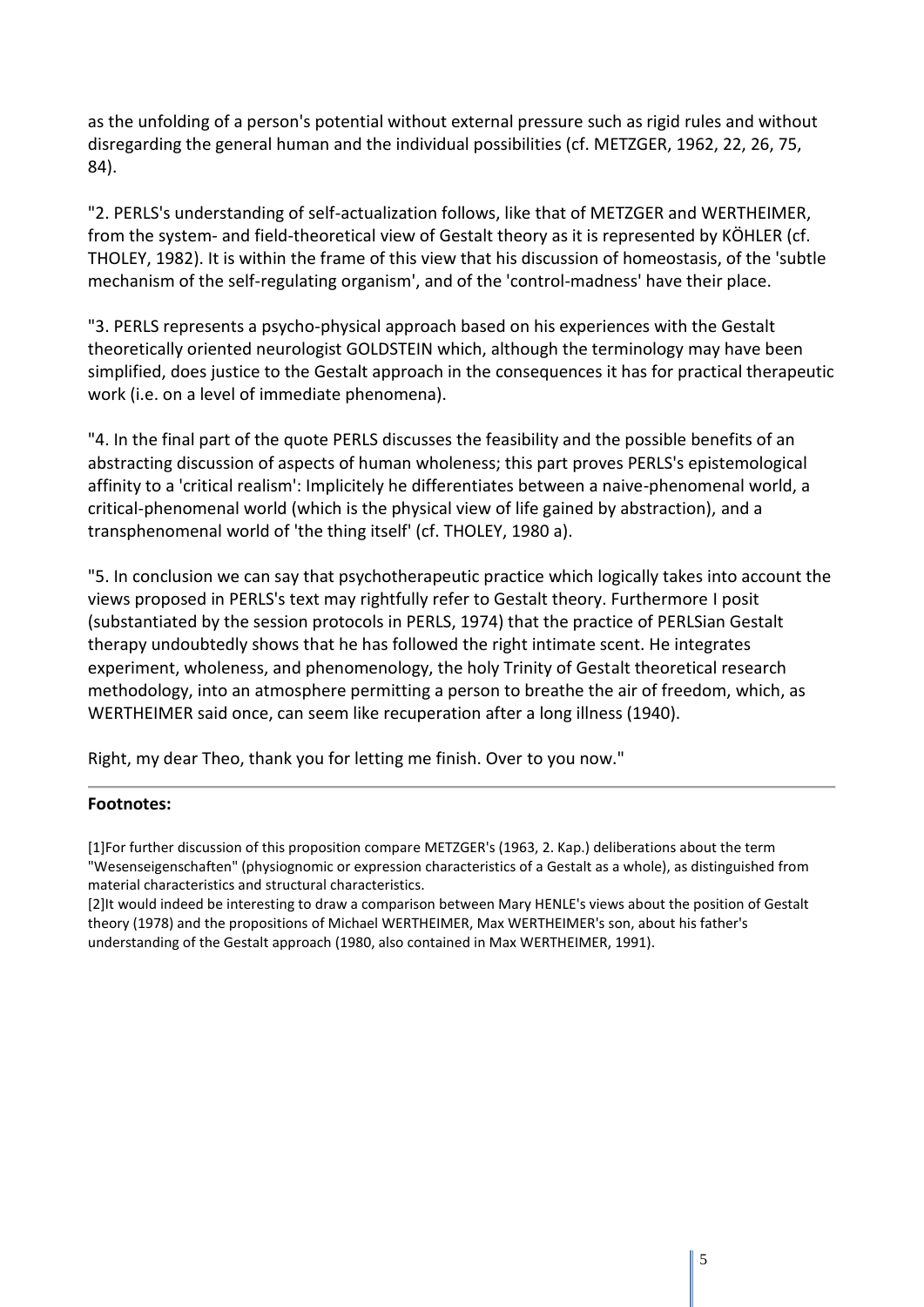Presentation delivered at the 3rd Scientific Convention of the *Society for Gestalt Theory and its Applications e. V. (GTA)* from the 21st to the 24th of September 1983 in Münster/Westf., Germany; originally published in German in *Gestalt Theory 6*, No. 1, 1984, 55-69; slightly revised for the translation. This English version was first published in *The Gestalt Journal*, Vol. XXII, No. 1, pp 45-68.

Theo seems a bit miffed, to put it colloquially. He mutters sullenly, "You didn't leave me much of a chance to get a word in edgeways, did you?" And: "We didn't agree on your making a speech! Mister mediator! How am I supposed to refute all of what Fritz said at once?"

"Just give it a go," I say to him. Theo gives me a withering look which suggests that in the future he may want to go back to addressing me by my surname after years of being on first-name terms. Then suddenly a big grin appears on his face. "Hello!" he beams. "You two have chosen the perfect time to make your appearance. That's what my PPN-people, who are more intelligent than I am, are for. Now then, this is Paul (THOLEY) and that is Friedrich (HOETH). You've been listening, haven't you?" "Absolutely," comes the reply from these two friends and former colleagues at the institute under Edwin RAUSCH in Frankfurt (who supervised their dissertations). Friedrich adds, "That's okay," and Paul doesn't refuse to take part in the discussion either, but remarks thoughtfully, "Yes, but I wonder if it wouldn't have been more accurate to speak of second order PPN." - Fritz whispers into my ear, "Do you think Theo is aware that he's saving himself by using Gestalt therapeutic methodology?" I look at him sternly; after all I'm impartial here.

"Well, I shall go ahead and start then," said Friedrich, "but you..." - he addresses me directly and I'm wondering whether I'm going to have double vision in a minute; oh dear, this is going to be fun; just stick with the theory, I'm thinking; I can't handle third order PPN-people to enter the scene. I'm signalling inconspicuously to Fritz to mobilise his concentrated therapeutic competence - if the worst comes to the worst - to prevent an overwhelming confusion of roles.

"But you," repeats Friedrich, "I was going to tell you something first: I've read Hilarion PETZOLD's article (1978) in *Psychologie Heute*, and I don't quite know what to think of it except that she really hasn't got a clue about Gestalt theory. Everything she says about it is odd - and this is putting it mildly as befits a lady. But then she's a Gestalt therapist too, isn't she?" (personal message of the 24th of November 1979).

That's the last thing I needed, Friedrich saying this. I notice that I'm biased after all and quite liked Fritz's arguments.

"First of all, Friedrich," I tell him, "the lady is not a lady, but a gentleman. Secondly, Hilarion was my most important trainer of Gestalt therapy who taught me - let's be honest - a great deal in my personal development and Gestalt therapeutic practice. And thirdly, God knows why he has made public his insufficient knowledge about Gestalt theory [f. 3] - especially by saying that Gestalt theory lacked a theory of values - and, moreover, denied what PERLS himself has acknowledged, i.e. that the latter views Gestalt theory, side by side with his experiences with psychoanalysis, as the primary basis of his practice. I suppose that only goes to show how crucial it is to make sure that the label 'Gestalt' must not be allowed to apply to just anything. Hence I would ask you to restrict yourselves to Fritz PERLS. Only if the founder of Gestalt therapy can be exposed as a pseudo Gestaltist, does it seem fit for Gestalt theorists to dissociate themselves from Gestalt therapy."

"Well," retorts Friedrich, "I wouldn't exactly call PERLS a wind-bag. On the contrary. I was almost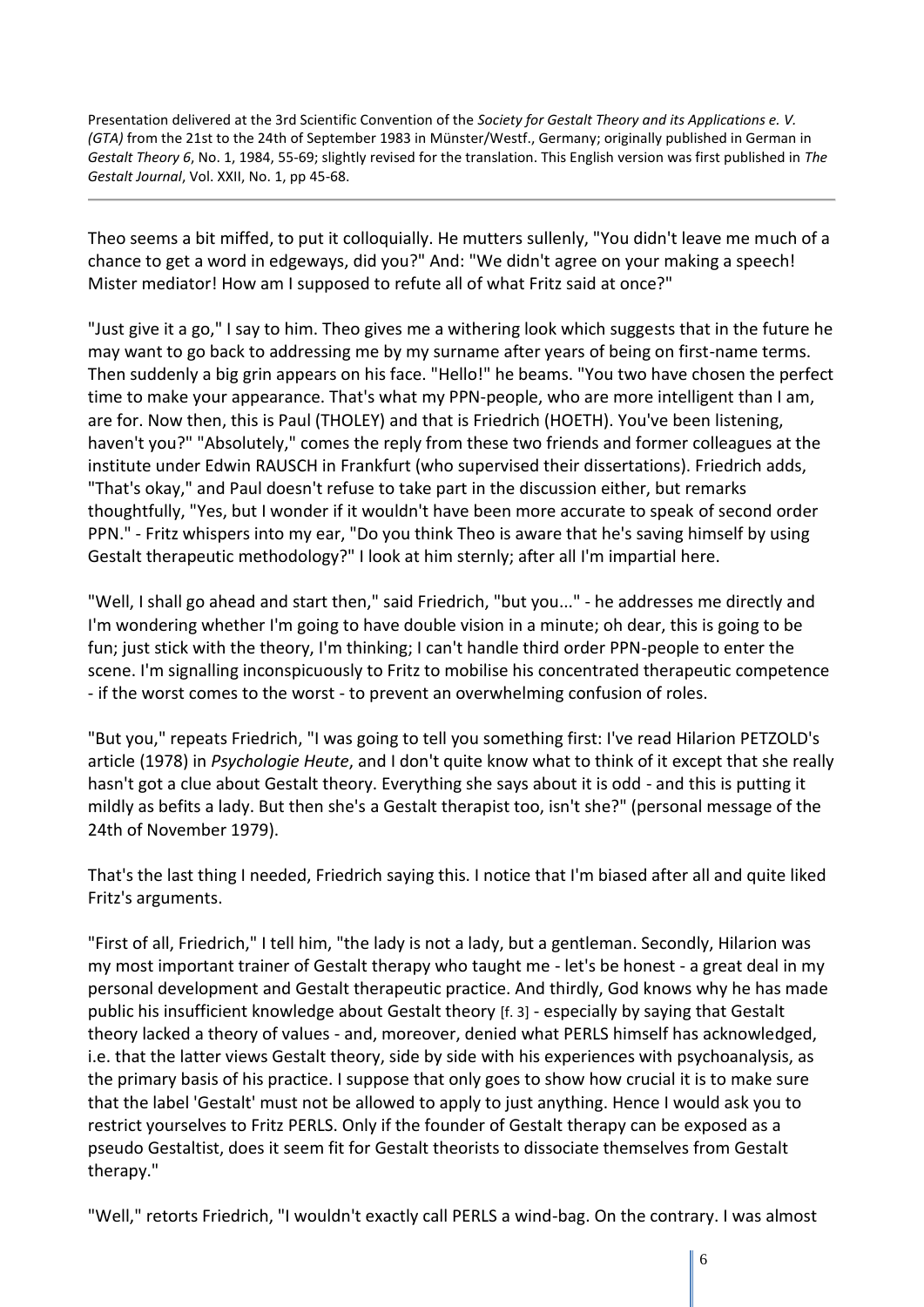convinced by what Fritz was saying. There is definitely something in this proposition. Incidentally, I have just finished reading the two volumes by PERLS, HEFFERLINE and GOODMAN. There are quite a few hitches when it comes to the details of Gestalt theoretical reasoning. And referring to the earlier quote: There exists an unusual contradiction between the part Fritz uses as evidence that PERLS is a critical realist - although the evidence in and of itself is quite good - and the part PERLS uses earlier for distinguishing between the physical and the psychical. The two don't fit together. The difference between the phenomenal and the objective-physical realities, which is constantly emphasised by Gestalt theory, is blurred; KÖHLER and METZGER's elaborations pertaining to the mind-body problem are ignored" (HOETH, 1980, 116).

Paul adds, "In the very first sentence of their book, PERLS, HEFFERLINE and GOODMAN note, 'Experience takes place at the boundary between the organism and its environment, primarily on the surface of the skin and other organs of sensory perception and motori reaction.' When talking about the surface of the skin and other organs of sensory perception the authors are obviously referring to the boundary between the physical organism and its physical environment. However, according to the critical-realistic view experience does not take place there, but within the phenomenal world which is based on cortical processes in the PPN. The contamination of phenomenal and physical circumstances becomes visible in the way the term 'organism/environment-field' (for example, 228) is used in so far as according to the system theoretical views of Gestalt theory the phenomenal ego and its phenomenal environment are indeed connected in a field-like context of effects, whereas circular regulation processes are responsible for the interaction between the physical organism and the physical environment. The impermissible transference of the term 'field' and other categories, which were originally designed to describe and explain processes in the phenomenal world, to the entire organism and beyond it to the physical environment is characteristic (according to BISCHOF) of a *semi-naive phenomenologism*. PERLS was probably inspired towards this by his acquaintance with GOLDSTEIN who holds similar views in this respect" (THOLEY, 1980, 183/314).

Theo says thoughtfully, "We acknowledge GOLDSTEIN's achievements in neurological research and practice, although he may not always have been a critical-realistic genius; then that imperfection is no reason to discard PERLS's achievements. On the other hand," he adds, addressing Fritz , "it has become clear even at this stage from what Friedrich and Paul have said that not a single one of your five theses is entirely waterproof. There are little hitches everywhere with the theoretician PERLS; he lacks consequence and stringency. Hence it is understandable why so much Gestalt gibberish has developed alongside Gestalt therapy.

"Let's consider your first thesis, for instance: I'm not sure whether METZGER agrees with PERLS's understanding of self-actualization when he says, 'In the domain of living creatures only those forms will achieve long duration which are created through the unfolding of internal forces and are supported and renewed by these forces' (1962, p. 26). I can sense underlying tones with PERLS sounding somewhat like: Be like the wheat grain, like the eagle, or the elephant. I get the impression he's not only turning against 'control-madness', but even against simply thinking about oneself. Proclaiming the identity of the physical and the psychical he overshoots KÖHLER's presupposition of isomorphia by far. Such a view can at best be regarded as a peculiarity of Fritz PERLS's phenomenal world or as the pious wish to find peace within himself: he'd like this identity to exist because it would make life so much easier for him and for his work with clients."

"Exactly," Friedrich breaks in, "I got the very same impression with PERLS, HEFFERLINE and GOODMAN. But first of all, concerning self-actualization, a few crucial differences in relation to the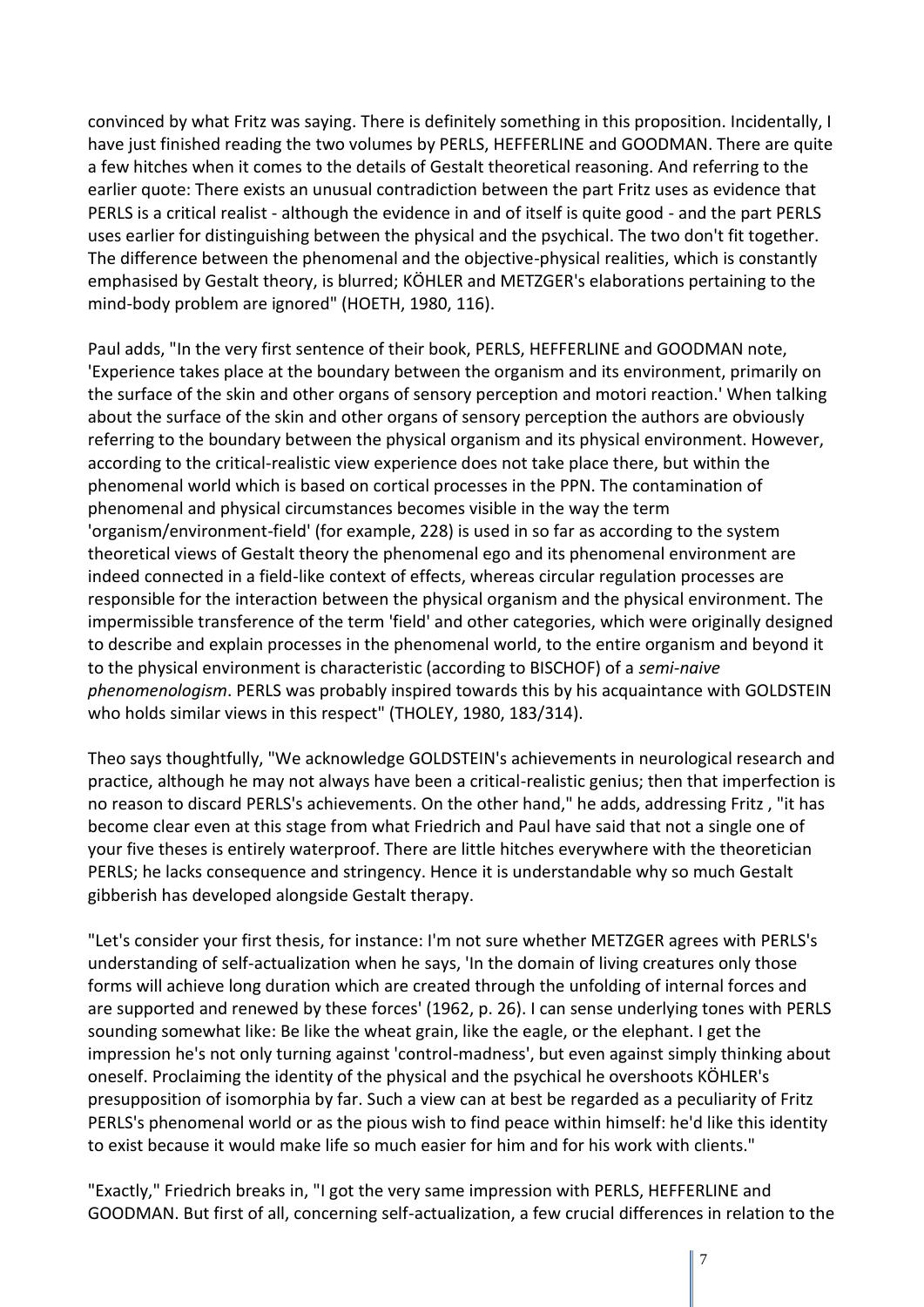term are mentioned. First and foremost there is the difference between 'becoming aware' and 'introspection': the latter disturbs self-regulation of the psycho-physical system by the interference of an 'intentional ego'. Also there is the difference between 'assimilation', i.e. the genuine incorporation of certain attitudes, views, and demands into one's own psycho-physical system, as opposed to 'introjection', which is the intake of entire 'unchewed chunks' of theories and demands forced on us by the authorities which remain undigested in the stomach of the psycho-physical system." -

"But it's indeed in the light of this irreconcilable opposition of assimilation and introjection," interrupts Theo, "that PERLS's sentence *'Shouldism' rears its ugly head'* becomes suspect. I can literally hear all the allegedly so very 'humanistic' egoists reciting:

'You are you and I am I, And if by chance we find each other, it's beautiful. If not, it can't be helped' (PERLS, 1969, 4). As if there wasn't anything between. As if you couldn't approach someone and get used to them voluntarily without getting a dodgy stomach from it."

"I was just coming to that," continues Friedrich. "PIAGET has suggested that the nature of intelligence (I'd call it the principle of steady productive solutions to problems) is in the balance between assimilation and accommodation (i.e. the adjustment of one's own categories to the peculiarities of the 'stranger' with whom one enters into a relationship). Hence I would like to say to PERLS - though, in contrast to you, Theo, I'm only referring to the theoretical part of his work: In spite of the justified rejection of a process which is nothing but the forced 'introjection' of indigestible chunks, the regulating process of accommodation, i.e. the adjustment of one's own categories of recognition to the factual structure of what is to be recognised (e.g. the present terminology of Gestalt theory) is greatly neglected in a tendency towards exuberant assimilation (1980, p. 116). This becomes especially salient, for instance, when PERLS, HEFFERLINE and GOODMAN name the Gestalt theoretical differentiation between figure and ground as the basic concept of Gestalt therapy and its understanding of psychical processes. It is obvious that in this presupposition the Gestalt theoretical concepts of figure/ground on the one hand and centering on the other are confused, and thus the concept of figure/ground is strained to the point of becoming unfathomable (simply because it is really centering which is talked about). -In this so-called theoretical foundation of Gestalt therapy we have to look for clearly stated findings amidst this flood of assimilation, and there are indeed things to be discovered:

"1. It appears to me that the necessary, but at the same very difficult integration of Gestalt theory and psychoanalysis has been successful despite the occasional hitch when it comes to a precise terminology. This is a huge step and the reason why the volume concerned with practical matters (the second volume by PERLS, HEFFERLINE and GOODMAN) is so fascinating.

"2. I found the explanations in the volume about practical matters gripping and very enlightening. The book contains a fascinating demonstration of how an increasing awareness of the perception of external circumstances leads to an increasing awareness of internal processes. This makes clear the connection, perhaps even unity, of 'purely' perceptive, emotional, and motor processes, which constitutes a phenomenon which has not been sufficiently emphasised by the Berlin School of Gestalt theory, even though it was never overlooked. I have got to accept this criticism coming from PERLS and his colleagues even though I am a follower of the Berlin School myself (HOETH, 1980, 116).

"I used to have another suspicion - i.e. that PERLS tempted his patients into becoming assimilation fanatics -, but have not been able to find evidence for this, either. On the contrary: PERLS, who is a brilliant phenomenologist, implies in his practical explanations and quite possibly also in his practical therapy the duty of others towards accommodation by demanding that they develop categories of perception which would make possible an awareness of the phenomena, which become clear in his view. - Perhaps the therapeutic practitioner PERLS is ahead of the theoretician PERLS? - Integration is certainly necessary. I believe that so-called academic psychology ought to deal with PERLS's work in great detail (1980, 117).

That's it for the moment," closes Friedrich. "You're a tolerant man," remarks Theo with a quick side-glance at Fritz. The latter understands what is meant by it and suggests, "Perhaps Paul is yet to roast me."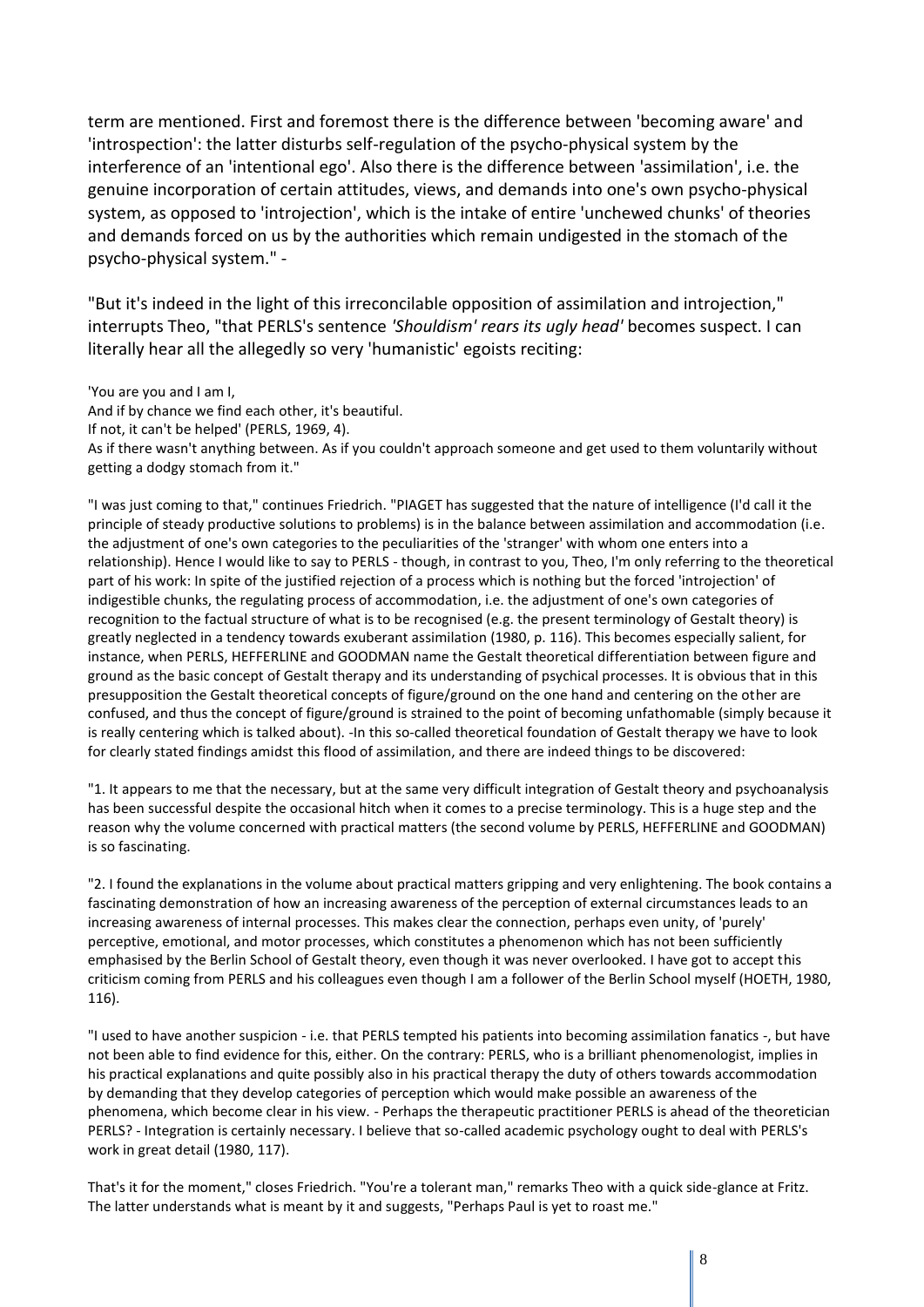Paul: "That's not the point, but there is something which I do think is important: In Gestalt therapy dreams play a crucial role. PERLS calls the dream the 'royal way to integration' in an attempt to distinguish himself as a Gestalt theoretician from FREUD, who called it the 'royal way to the unconscious'. However, PERLS remains rooted in psychoanalysis and basically in the same epistemological weaknesses as FREUD by straining the concept of unconscious projections. For him every part of the dream - people, animals, plants etc. - is a projection of alienated aspects of the personality. I think it's a shame that one of the most important aspects of Gestalt therapeutic work - i.e. dream work - is burdened with a discrepant theoretical foundation.

"For the critical realist there is absolutely no reason to consider all parts of a dream to be projections, just as there is no reason to view the waking perceptions of psychical processes within the phenomenal environment - e.g. another person's mood - as such projections. Such a view is the result of what we have mentioned before, which is blending the objective appearing world of perception (which belongs to the phenomenal world of a person) with the physical world."

"Yes," Theo adds, "so whether we're dealing with the perception of a figural fact, like a rectangle, or the perception of the physical existence of a person on the one hand, or with the perception of a so-called psychical fact, like a solemn or a happy tune or the sadness of another person, on the other hand, neither example is a case of objective facts in terms of the physical world. Both cases are psychical facts, i.e. processes within the psychical world of a person. Hence the accusation that Gestalt theory has examined perception, but hardly any psychical processes, reveals gross ignorance.

"Perception of any kind is a psychical process. Therefore, the stock of knowledge Gestalt theory has enabled about figural perception as well as thinking or emotions is of immediate importance to our understanding of psychical processes. We don't need analogous conclusions, like it has been suggested; although we have to own that the same basic principles, the so-called Gestalt laws, will produce different results according to the circumstances and the material."

"That's a truism, though, isn't it!" Friedrich interrupts sharply. "Of course the consequences will differ according to whether it's two people or two matches which get together under the law of proximity. Who needs to have that explained?! Oh, I just remembered who does." Fritz smiles: "And on top of that everyone who wants to be or become a Gestalt theoretical psychotherapist ought to know this by heart and be able to quote it any time."

"Anyway," Friedrich continues, "in case I haven't made myself clear: PERLS makes use of this circumstance in the exercises he suggests to his clients in order to enhance their awareness. Suddenly he's right again in what he practices."

"I'd like Paul to be able to finish his thoughts about dreams," I urge. "It's really very simple," Paul says. "According to critical realism the external position of dreams, i.e. the fact that people and things appear outside of us in dreams just like they do when we're awake, doesn't need an explanation. Dreams deal with the same phenomenal world as our waking existence, except that assimilating new information is restricted to the phenomenal body-ego. But a lot of what appears in our dreams we have seen previously. Therefore it's unnecessary for us to project these appearances. This isn't to say, of course, that we don't still do 'project' (even though that is an epistemologically doubtful Freudian term) things for our own enjoyment or because of masochist tendencies as regards the characters of people in our dreams, for instance, or as to what they like or don't like, do for us or against us."

"Yes," agrees Theo. "And this is where the epistemological weakness of Gestalt therapy like that of psychoanalysis can turn into disregarding every utterance of the patient as being a projection, which is what Alice MILLER (1981) complains about so vehemently." Fritz nods: "I'll admit that such undeveloped models of thinking can do harm; but on the other hand, if Gestalt therapeutic practice is serious about abstaining as a leader and participant from most interpretations, which is what PERLS demands, and putting the emphasis on allowing the patient to make his world accessible for himself (like for instance using the technique of the empty chair when the patient acts both as himself and, on the other chair, as his father), he'll be able to find out for himself what counts as a 'projection' and what doesn't. And even if the patient doesn't invent any additional negative traits for his father and the latter really is the total dog he is made out to be, the important thing remains that the client makes up for a missed argument with his father and gets the chance to free himself from his 'unsettled business' as PERLS calls it, alluding to the theses by ZEIGARNIK and OVSIANKINA" (cf. JUNKER, 1960).

"Don't think you have to break any more lances for Gestalt therapy," says Paul. "By pointing to the epistemological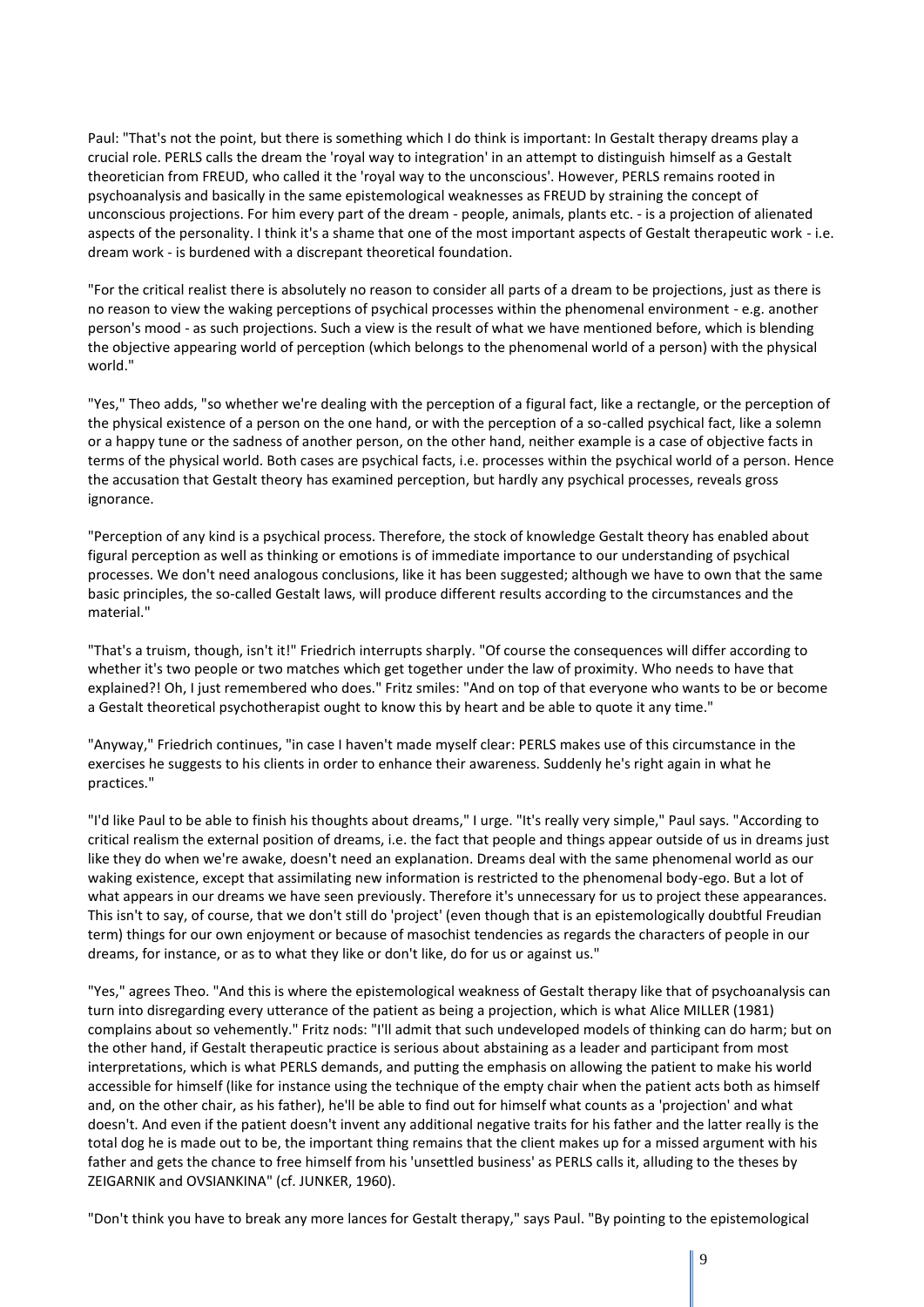weaknesses of Gestalt therapy I'm not trying to detract from its merits when it comes to psychotherapy. I agree with Friedrich: many Gestalt therapeutic principles are compatible with Gestalt theory; although it is only possible to make them understood in a satisfactory way from the viewpoint of that theory. But if PERLS, as he seems to do sometimes, dismisses 'intellectual thinking' as 'mind fucking', then I'd like to point out that such thinking, where you have to step outside your immediate reality to be able to view it critically from an eccentric standpoint, is vital for research matters and for formulating theories, which in turn helps therapeutic practice." (cf. THOLEY, 1980, 183f)

Theo obviously doesn't want to repeat, this time addressing Paul while looking at Fritz, that the former is a tolerant person. Hence he says nothing at all and just stares straight ahead. The questioning of experts has worked out just the way I intended it, and the time I had is coming to an end anyway. Let me hence sum up: Fritz PERLS was a wretched and lousy Gestalt theoretician, (but at least he was a Gestalt theoretician) who, helped by an extraordinary sense of smell, developed into a noteworthy Gestalt practitioner (you may want to substitute 'sense of smell' with 'intuition'). I suppose that's the advantage of some of your typical lazy students, who never take notes on what they are taught in lectures and tutorials, nor are able to tell you a day later what they thought important and interesting the day before. - I'll make one last suggestion: Let's do Fritz PERLS and ourselves a favour: lets do the unmentionable Fritz PERLS a favour by posthumously fulfilling his wish of being a "great" Fritz of Gestalt psychology and the one who forced Gestalt theory to become an approach of clinical psychology and psychotherapy; and let's also do ourselves a favour by taking the precaution of speaking about Gestalt *theoretical* psychotherapy and - by taking seriously this small difference, the addition of the word 'theoretical' - so developing PERLS's approach in a way which will set it apart from all this world-wide Gestalt gibberish. - I was originally going to finish here, but just now Fritz asks me, "So where is the intelligent woman?" "Why do you ask?" snaps Theo. - "Oh you two," I tell them, "you don't even exist, so why would an intelligent woman be interested in you? You're nothing but a 'projection'." "So you deceived us?" asks Theo and continues, shaking his head, "in that case I'd like an explanation as to how Paul and Friedrich arrived on my PPN." "There are still some questions left unanswered in Gestalt theory," I answer evasively. "And by the way, I like both of you. - But let's be serious. I wanted to tell you something else:

"I've noticed that our discussion of the connection between Gestalt theory and Gestalt therapy was very different from those in my previous papers (1977a and b). First I thought there was a lot we'd missed out on in our discussion, for instance a remark on the fact that PERLS only uses a fraction of what Gestalt theory offers for therapeutic work; but I've since come to the conclusion that first of all anyone who's interested can read through these earlier papers, and secondly - and that's why I'm glad that we've worked as a team - we argued in different directions whereas then, when I didn't yet have you to talk to, I always used to just interpret PERLS from a Gestalt theoretical viewpoint. As a Gestalt theoretician I used to justify myself for also being a Gestalt therapist, and as a Gestalt therapist I tried to prove that I was a Gestalt theoretician as well. I've really enjoyed this, and I'd like to thank both of you, as well as our active guests Paul and Friedrich, and all our non-active, but nonetheless present listeners." We would all like to thank you, ladies and gentlemen, for listening.

### **Summary**

Some Gestalt theoreticians don't want anything to do with the "unspeakable" Fritz PERLS and with what he first called Gestalt therapy. Conversely, some Gestalt therapists stress that, even though PERLS was inspired towards his therapeutic approach by Gestalt theory, other influences go beyond the allegedly non-political Gestalt theory which is "reduced to a psychology of perception". The author believes that neither view does justice to the Gestalt therapy practised by Fritz PERLS.

Evidence is given that the decisive concepts, on which PERLS's criticism of psychoanalysis, where his roots are, and also his own approach is based, are taken from Gestalt theory. If Gestalt theory were to dissociate itself from the Gestalt therapy of Fritz PERLS, the result would equal a denial of its own central positions. In order to delimit ourselves from the "Gestalt gibberish" which arose as a result of some (epistemologically deficient) theoretical statements made by PERLS the use of the term **"Gestalt theoretical psychotherapy"** is introduced.

#### **References:**

ARNHEIM, R. (1978): Kunst und Sehen. Berlin (de Gruyter). ARNHEIM, R. (1983): Style as a Gestalt Problem. *Gestalt Theory 5*, No. 1, 3-15.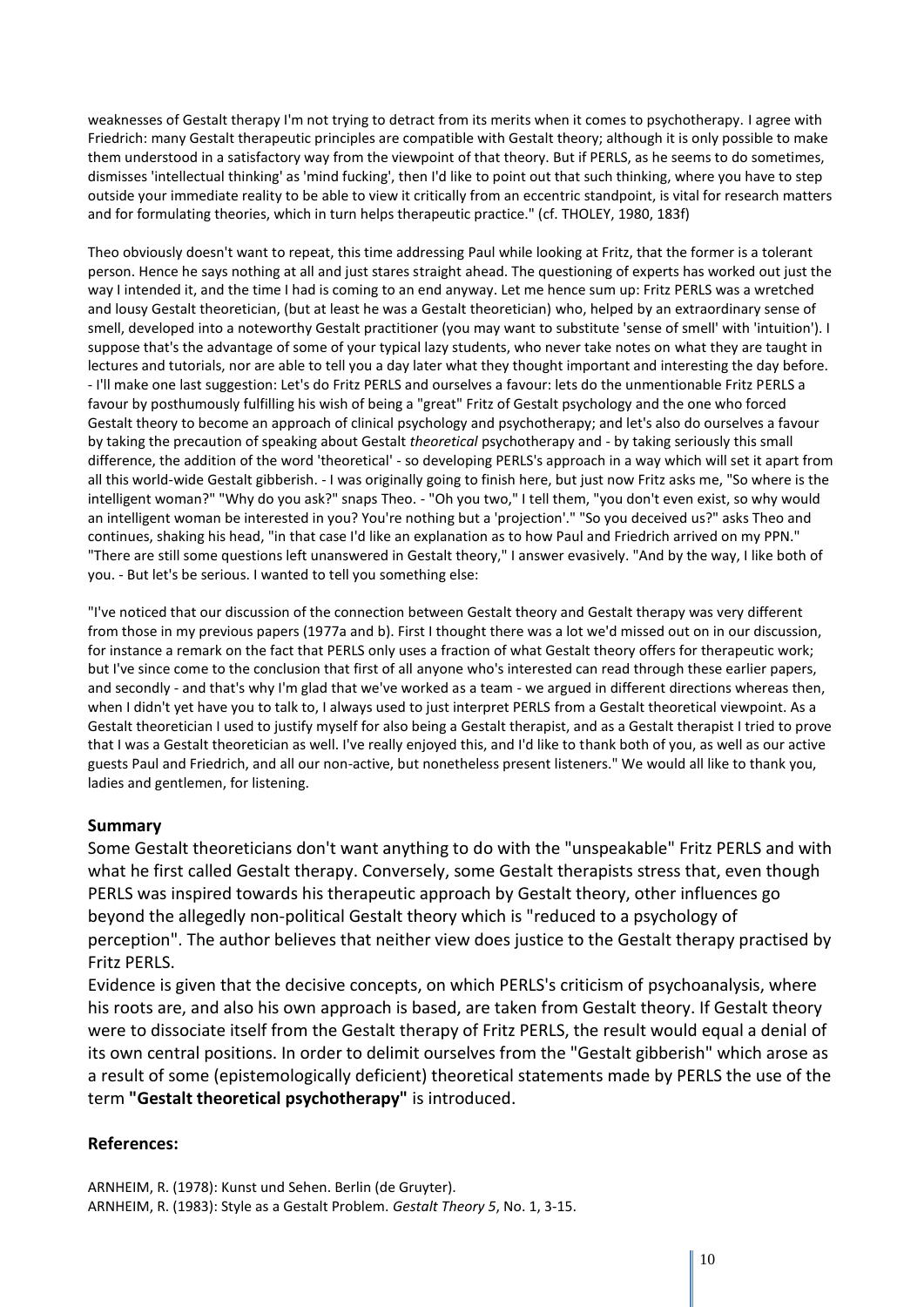HENLE, M. (1978): Gestalt Psychology and Gestalt Therapy. *J. of the History of Behavioral Sciences 14*, 23-32.

HOETH, F. (1979): Variabilität und Konstanz als phänomenologische Kategorien. *Gestalt Theory 1*, No. 1, 19-25.

HOETH, F. (1980): Leserbrief zu H. PETZOLD (1979). *Psychologie Heute 7*, Nr. 4.

HOETH, F. (1980): Rezension von PERLS/HEFFERLINE/GOODMAN (1951; German translation: 1979): Gestalt Therapy. Excitement and Growth in the Human Personality. New York (A Delta Book, Dell).

HOETH, F. (1981): Zur Diskussion des Prägnanzbegriffes. *Gestalt Theory 3*, No. 3/4, 200-206.

JUNKER, E. (1960): Über unterschiedliches Behalten eigener Leistungen. Diss. (Univ. Frankfurt/M.).

LUCHINS, A. S. (1949): On Training Clinical Psychologists in Psychotherapy. *J. of Clinical Psychology 5*, 132-137.

LUCHINS, A. S. (1964): Group Therapy. A Guide. New York (Random House).

METZGER, W. (1962): Schöpferische Freiheit. Frankfurt ( Kramer).

METZGER, W. (1963): Psychologie. Die Entwicklung ihrer Grundannahmen seit der Einführung des Experiments. 3. Aufl., Darmstadt (Steinkopff).

METZGER, W. (1975): Gestalttheorie und Gruppendynamik. Gruppendynamik 6, Nr. 5, 311-331.

MILLER, A. (1981): Du sollst nicht merken. Frankfurt (Suhrkamp).

OVSIANKINA (RICKERS-), M. (1928): Die Wiederaufnahme unterbrochener Handlungen. *Psychologische Forschung 11*, 302-379.

PERLS, F. (1942,1947, 1969): Ego, Hunger, and Aggression. New York (Random House); deutsch (1978): *Das Ich, der Hunger und die Aggression*. Stuttgart (Klett-Cotta).

PERLS, F. S. (1969): In and Out the Garbage Pail. Lafayette, Calif. (Real People Press); deutsch (1981): *Gestalt-Wahrnehmung. Verworfenes und Wiedergefundenes aus meiner Mülltonne*. Frankfurt (Flach).

PERLS, F. S. (1969): Gestalt Therapy Verbatim. Moab, Utah (Real People Press); deutsch (1974): *Gestalt-Therapie in Aktion*. Stuttgart (Klett-Cotta).

PERLS, F. S; HEFFERLINE, R. F.; GOODMAN, P. (1951): Gestalt therapy. Excitement and growth in the human personality. New York (Julian Press); deutsch (1979): *Gestalt-Therapie*, 2 Bde. Stuttgart (Klett-Cotta).

PETZOLD, H. G. (1979): Es fehlt eine Theorie der Werte (Stellungnahme zu WALTER und WALTER (1979). *psychologie heute 6*, Nr. 11, 72.

SCHULTE, H. (1924): Versuch einer Theorie der paranoischen Eigenbeziehung und Wahnbildung. *Psychologische Forschung 5*, 1-23; Translation by Erwin LEVY (1968): An Attempt at a Theory of Paranoid Idea of Reference and Delusion Formation. *Gestalt Theory 8*, No. 4, 231-248.

THOLEY, P. (1980 a): Erkenntnistheoretische und systemtheoretische Grundlagen der Sensumotorik aus gestalttheoretischer Sicht. *Sportwissenschaft 10*, Nr. 1, 7-35.

THOLEY, P. (1980 b): Klarträume als Gegenstand empirischer Untersuchungen. *Gestalt Theory 2*, No. 3/4, 175-191.

THOLEY, P. (1981): Empirische Untersuchungen über Klarträume. *Gestalt Theory 3*, No. 1/2, 21-62.

THOLEY, P. (1982, 19884): Gestaltpsychologie. In: R. ASANGER u. G. WENNINGER (Hg.): Handwörterbuch Psychologie. Weinheim (Psychologie Verlags Union), 249-255.

THOLEY, P. (1985): Haben Traumgestalten ein eigenes Bewußtsein? - Eine experimentell-phänomenologische Klartraumstudie. *Gestalt Theory 7*, No. 1, 29-46.

WALTER, H.-J. (1977 a): Gestalt-Therapie: Ein psychoanalytischer und gestalttheoretischer Ansatz. *Gruppendynamik*, Nr. 1, 3-27.

WALTER, H.-J. (1977, 1985,1994): Gestalttheorie und Psychotherapie. Ein Beitrag zur theoretischen Begründung von Gestalt-Therapie, Psychodrama, Gesprächstherapie, Tiefenpsychologie, Verhaltenstherapie und Gruppendynamik. Opladen (Westdeutscher Verlag).

WALTER, H.-J. (1984): Was haben Gestalt-Therapie und Gestalttheorie miteinander zu tun? *Gestalt Theory 6*, No. 1, 55- 69.

WALTER, H.-J. (1985): Gestalttheorie als klinisch-psychologische Theorie der Selbstorganisation. *Gestalt Theory 7*, Nr. 4, 260-272.

WALTER, H.-J.; WALTER, I. (1979): Die Klinische Psychologie muß Gestalt annehmen. Integrative Psychotherapie. *Psychologie Heute 6*, Nr. 6, 45-53.

WALTER, H.-J. (Hg., 1991): WERTHEIMER, Max: Zur Gestaltpsychologie menschlicher Werte. Opladen (Westdeutscher Verlag)

WERTHEIMER, Max (1945; deutsch: 1964): Produktives Denken. Frankfurt (Kramer).

WERTHEIMER, Max (1991): Über Wahrheit. In: H.-J. WALTER (Hg., 1991); Original (1934): On truth. *Social Research 1*, 135-146.

WERTHEIMER, Max (1991): Einige Probleme in der Theorie der Ethik. In: H.-J. WALTER (Hg., 1991); Original (1935): Some problems in the theory of ethics. *Social Research 2*, 353-367.

WERTHEIMER, Max (1991): Zum Demokratiebegriff. In: H.-J. WALTER (Hg., 1991); Original (1937): On the concept of democracy. In: M. ASCOLI; F. LEHMANN (Eds.): *Political and economic democracy*. New York, 271-283.

WERTHEIMER, Max (1991): Eine Geschichte dreier Tage. In: H.-J. WALTER (Hg., 1991). Original (1940).: A story of three days. In: R. N. ANSHEN (Ed.): *Freedom: Its meaning.* New York (Harcourt, Brace), 55-569.